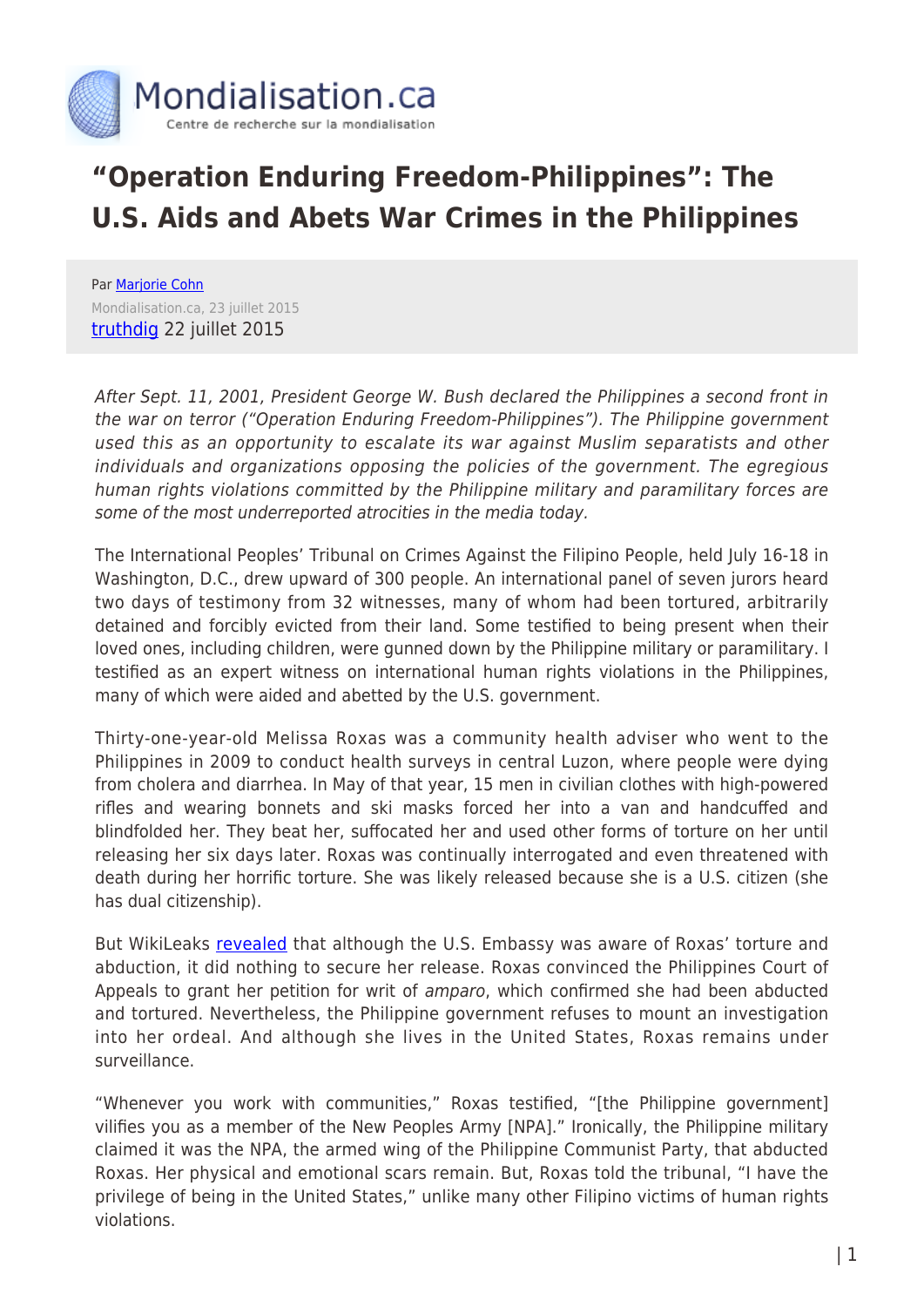People and groups have been labeled "terrorists" by the Philippine government, the U.S. government and other countries at the behest of the U.S. government. The Philippine government engages in "red tagging"—political vilification. Targets are frequently human rights activists and advocates, political opponents, community organizers or groups struggling for national liberation. Those targeted for assassination are placed on the "order of battle" list.

The tribunal documented 262 cases of extrajudicial killings, 27 cases of forced disappearances, 125 cases of torture, 1,016 cases of illegal arrest, and 60,155 incidents of forced evacuation—many to make way for extraction by mining companies—from July 2010 to June 30 of this year by Philippine police, military, paramilitary or other state agents operating within the chain of command.

As part of the U.S. war on terror, in 2002 the Gloria Macapagal-Arroyo government created the Oplan Bantay Laya, a counterinsurgency program modeled on U.S. strategies, ostensibly to fight communist guerrillas. After 9/11, the Bush administration gave Arroyo \$100 million to fund the campaign in the Philippines.

The government of Benigno Aquino III continued the program in 2011 under the name Oplan Bayanihan. It does not distinguish between civilians and combatants, which is considered a war crime under the Rome Statute and the Geneva Conventions.

Oplan Bayanihan has led to tremendous repression, including large numbers of extrajudicial killings, forced disappearances, torture and cruel treatment. Many civilians, including children, have been killed. Hundreds of members of progressive organizations were murdered by Philippine military and paramilitary death squads. Communities and leaders opposed to large-scale and invasive mining have been targeted. Even ordinary people with no political affiliation have not escaped the government's campaign of terror.

One witness testified that although the counterinsurgency program was presented in the guise of "peace and development," it was really an "operational guide to crush any resistance by those who work for social justice and support the poor and oppressed."

Philippine military and paramilitary forces apparently rationalize their harsh treatment as necessary to maintain national security against people and organizations that seek to challenge, or even overthrow, the government. However, the Convention Against Torture and Other Cruel, Inhuman or Degrading Treatment or Punishment (CAT) says, "No exceptional circumstances whatsoever, whether a state of war or a threat of war, internal political instability or any other public emergency, may be invoked as justification for torture." Both the Philippines and the United States are parties to the convention on torture.

A 14-year-old boy testified that as he was walking with family members to harvest their crops, "We were fired upon" by soldiers. "We said, 'We are children, sir.' " But the soldiers killed his 8-year-old brother. "I embraced him. The soldier said we were enemies. He was bleeding, the bullet exited in the back. He was dead when my mother saw him. We made an affidavit against the soldiers but it was dismissed by the prosecutor."

Raymond Manalo was an eyewitness to kidnapping, torture, rape and forced disappearances. He testified that he saw civilians burned alive by soldiers and paramilitary forces. Two women were hit with wooden sticks and burned with a cigarette. Sticks were inserted into their genitals. The two women disappeared and have not been seen since.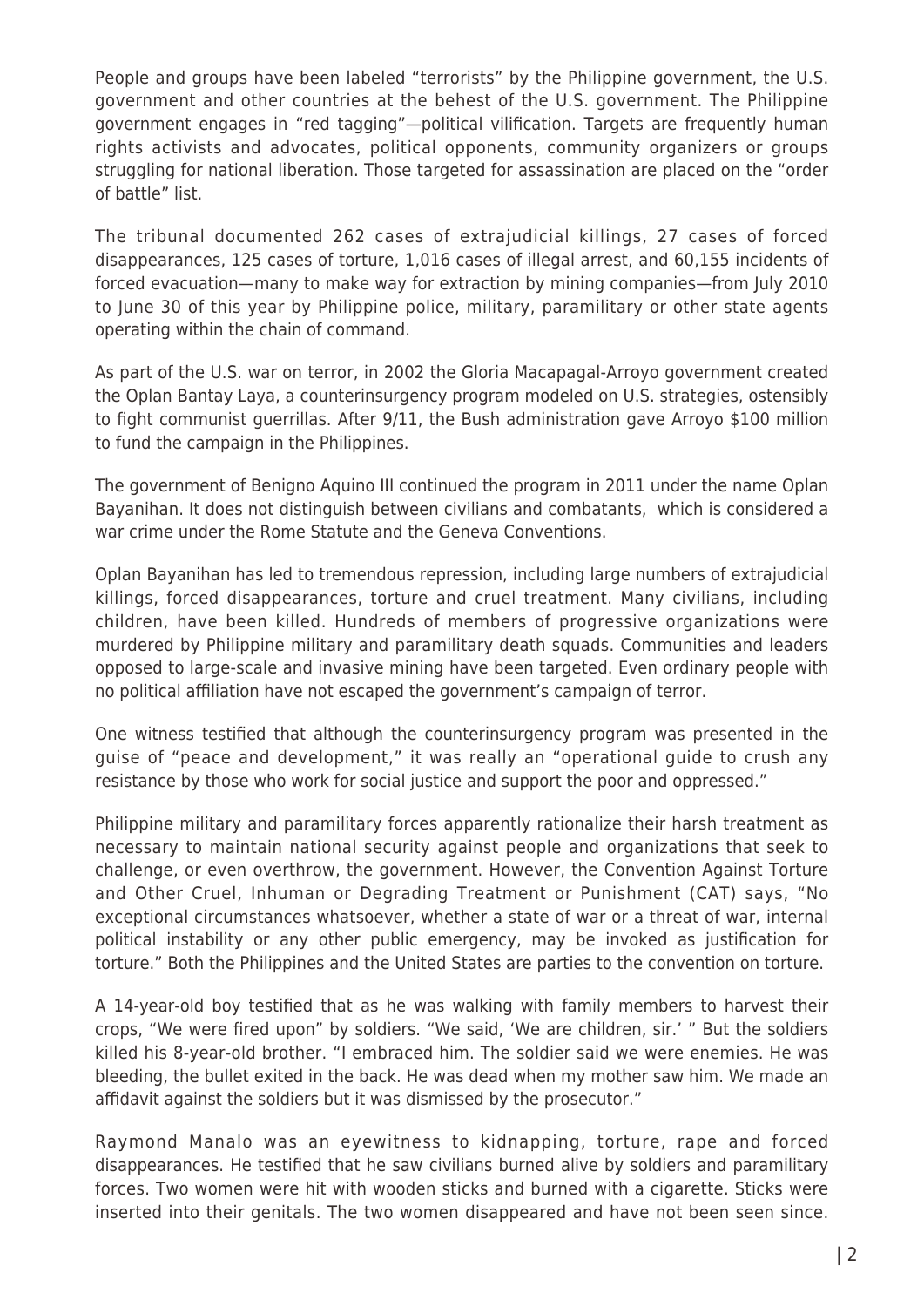Although a case was filed, there has been no resolution.

Cynthia Jaramillo testified that her husband, Arnold, was one of nine unarmed men killed in a massive military operation that lasted almost a month. Although Arnold was a member of the NPA, "They were not killed during a legitimate running battle," she said. "The state of their bodies when recovered clearly indicated the torture, willful killing and desecration of the remains." Arnold was taken alive and killed at close range by multiple gunshot wounds, his internal organs lacerated, his jaws and teeth shattered. This violates the Geneva Conventions and constitutes illegal extrajudicial killing off the battlefield.

Continuing the Bush policy of the pivot to Asia-Pacific, as a counterweight to China, President Barack Obama enlisted the Aquino government last year to negotiate the Enhanced Defense Cooperation Agreement. While paying lip service to the Philippines' maintaining sovereignty over the military bases in their country, it actually grants tremendous powers to U.S. forces. The United States also wants to return to its two former military bases at Subic Bay and Clark, which it left in 1992. Those bases were critical to the U.S. imperial war in Vietnam. A U.S. return would violate the well-established right of peoples to self-determination enshrined in the International Covenant on Civil and Political Rights (ICCPR).

The Rome Statute of the International Criminal Court (ICC) includes a prohibition on aiding and abetting liability for war crimes. An individual can be convicted of a war crime in the ICC if he or she "aids, abets or otherwise assists" in the commission or attempted commission of the crime. This includes "providing the means for its commission."

Between 2001 and 2010, the U.S. government furnished more than \$507 million in military aid to the Philippine government, enabling it to commit war crimes. U.S. political and military leaders could be liable in the ICC for war crimes as aiders and abettors.

The United States planned and helped carry out the botched Mamasapano raid on January 25, 2015. Dozens died when commandos from the Special Action Force of the Philippine National Police entered Mamasapano, where the separatist Moro Islamic Liberation Front had a stronghold. The Obama administration had put a \$5 million bounty on terror suspect Marwan's head. According to the Philippine Daily Inquirer, US drones identified Marwan's hiding place, led the commandos to it, and provided real-time management capacity for the operation off the battlefield. Marwan was killed but his finger was severed and disappeared. It then appeared at an FBI lab in the United States a few days later. DNA tests on the finger confirmed it was Marwan who had been killed.

Murder, torture and cruel treatment constitute war crimes under the Rome Statute and the Geneva Conventions. Both the United States and the Philippines are parties to the Geneva Conventions. But although the Philippines is a party to the Rome Statute, the United States is not. In fact, the U.S. government offered the Philippine government \$30 million in additional military aid to secure an agreement that U.S. soldiers in the Philippines would not be turned over to the ICC.

The jury in the tribunal found defendant Aquino and defendant Government of the United States of America, represented by Obama guilty of war crimes and crimes against humanity. "Indeed," the panel wrote, "the Prosecution has satisfied the burden of proving satisfactorily that the Defendants, in concert with each other, willfully and feloniously committed gross and systematic violations of Filipino people's basic human rights."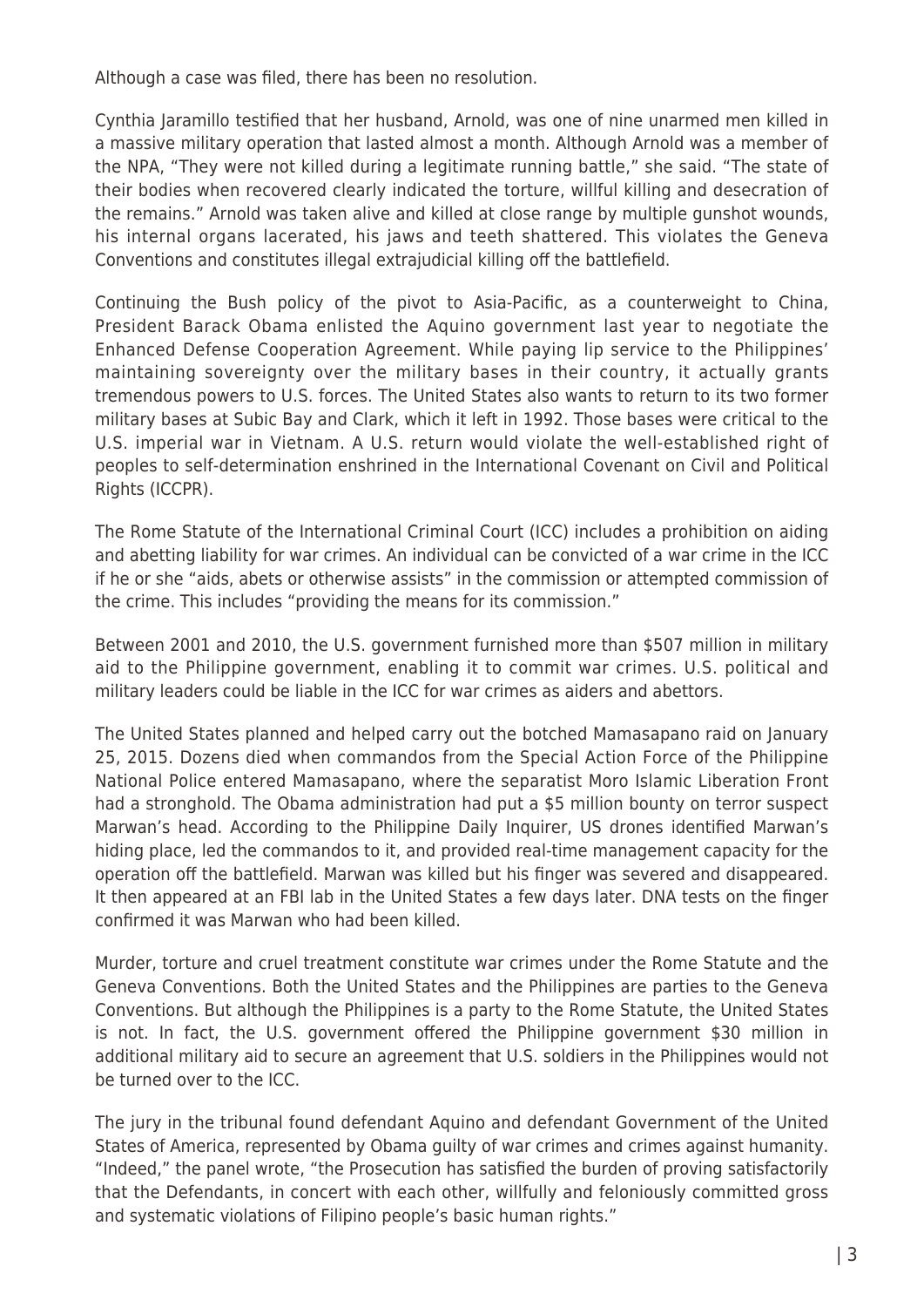

The jurors decided, "The killings and disappearances follow a pattern. The victims are vilified as members of the Communist Party of the Philippines, and subjected to red tagging … after vilification, the victims are subjected to surveillance and then later killed or abducted." The panel noted, "These are not random vi

olations." They are "not isolated but state-sponsored, part of a policy deliberately adopted to silence the critics of the government." They called it "state terror," drawing an analogy with the military and authoritarian regimes in Latin America in the 1970s and '80s, which were also supported by the United States.

"Terrorist tagging," according to the jurors, is not just intended to define military targets but also to "sabotage the peace process between the National Democratic Front (NDF) and the Philippine government." In fact, Jose Maria Sison, the NDF's chief political consultant, has been classified by the United States as

a "person supporting terrorism." Sison's assets have been frozen and he is forbidden to travel, in violation of the ICCPR. The European Union's second-highest court ruled to delist Sison as a "person supporting terrorism" and reversed a decision by member governments to freeze assets. Yet he remains on the U.S. terrorism list.

Moreover, the jury determined, "the failure of the Philippine government through Defendant Aquino to identify, investigate and/or prosecute the perpetrators of these violations is among the contributing factors to the prevailing impunity in the Philippines."

The jury urged the defendants to undertake "proper remedial measures to prevent the commission or continuance of such illegal and criminal acts, to repair the damages done to the Filipino people and their environment, compensate the victims and their families for their atrocities, and to rehabilitate the communities, especially indigenous communities that have been destroyed by the criminal acts of the Defendants."

The panel concluded, "We also encourage the peoples of the world to seek redress, to pursue justice [under universal jurisdiction], and to transform this oppressive, exploitative and repressive global state of affairs exemplified by the experience and plight of the Filipino people, to challenge the international 'rule of law,' and to construct a global order founded on full respect for the rights of all peoples, everywhere."

This article was originally published on Truthdig [\(www.truthdig.com\)](http://www.truthdig.com/).